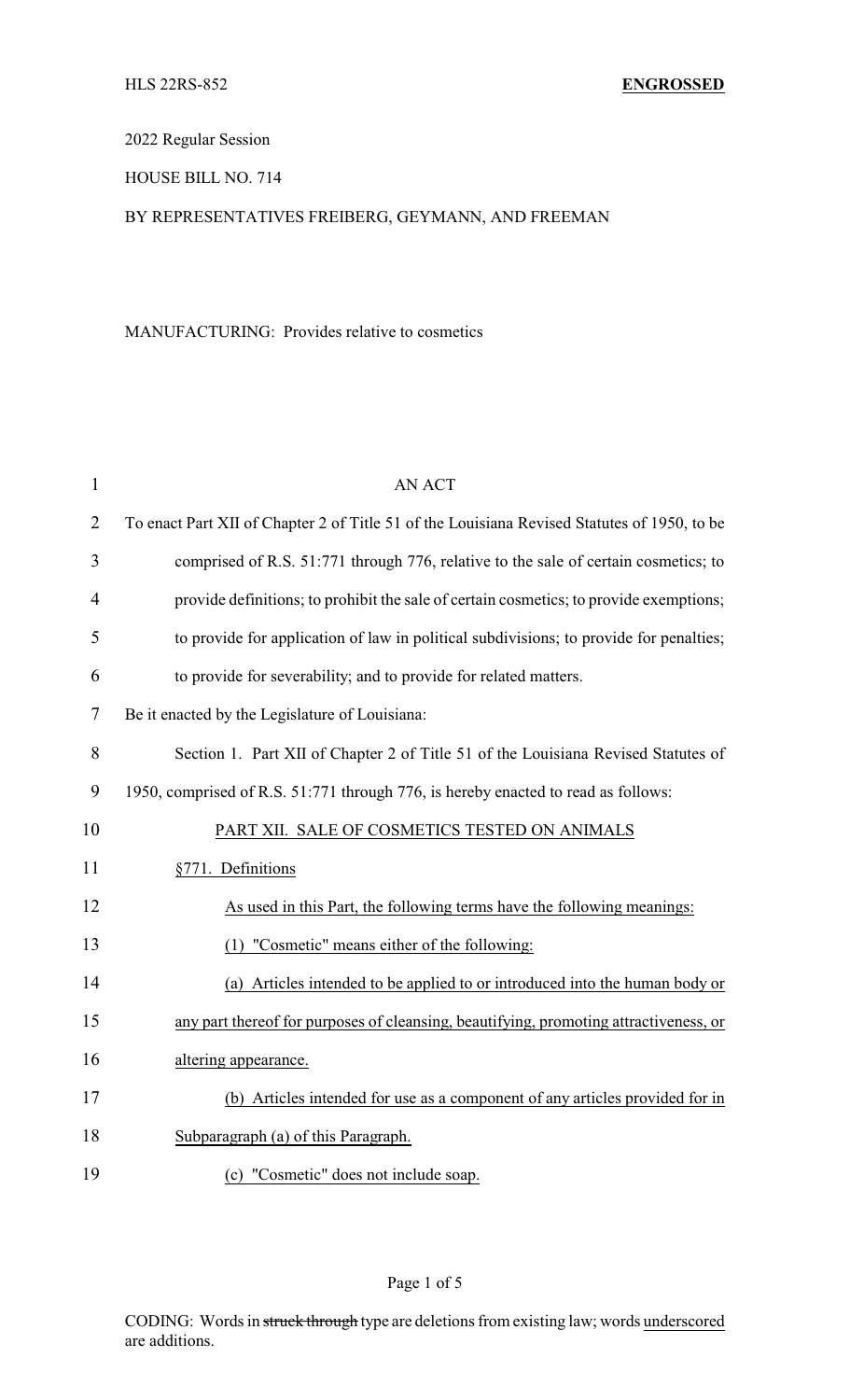| $\mathbf{1}$   | "Cosmetic animal testing" means the internal or external application or                |  |  |
|----------------|----------------------------------------------------------------------------------------|--|--|
| $\overline{2}$ | exposure of any cosmetic product, cosmetic ingredient, or nonfunctional constituent    |  |  |
| 3              | to the skin, eyes, or any other body part, organ, or extremity of a live nonhuman      |  |  |
| 4              | vertebrate.                                                                            |  |  |
| 5              | (3) "Cosmetic ingredient" means any single chemical entity or mixture used             |  |  |
| 6              | as a component in the manufacture of a cosmetic product as defined in 21 CFR           |  |  |
| 7              | $700.3(e)$ on the date of enactment of this Part.                                      |  |  |
| 8              | (4) "Cosmetic product" means a finished and complete cosmetic.                         |  |  |
| 9              | "Manufacturer" means any entity required to specify conspicuously its<br>(5)           |  |  |
| 10             | name and place of business on the label of a cosmetic in package form pursuant to      |  |  |
| 11             | 21 CFR 701.12.                                                                         |  |  |
| 12             | (6) "Nonfunctional constituent" means any incidental ingredient as defined             |  |  |
| 13             | in 21 CFR $701.3(1)$ on the date of enactment of this Part.                            |  |  |
| 14             | "Supplier" means any entity that provides, whether directly or through<br>(7)          |  |  |
| 15             | a third party, any cosmetic ingredient used by a manufacturer in the formulation of    |  |  |
| 16             | a cosmetic product.                                                                    |  |  |
| 17             | §772. Prohibition on the sale or offer for sale of certain cosmetics                   |  |  |
| 18             | Notwithstanding any provision of law to the contrary, it is unlawful for a             |  |  |
| 19             | manufacturer to sell or offer for sale in this state a cosmetic that utilized cosmetic |  |  |
| 20             | animal testing during the development or manufacture of the cosmetic, if the           |  |  |
| 21             | cosmetic animal testing was conducted by the manufacturer, any supplier of the         |  |  |
| 22             | manufacturer, or any person or business hired or contracted by the manufacturer.       |  |  |
| 23             | §773. Exemptions                                                                       |  |  |
| 24             | A. The provisions of this Part shall not apply to the following instances of           |  |  |
| 25             | cosmetic animal testing:                                                               |  |  |
| 26             | Cosmetic animal testing conducted outside of the United States as<br>(1)               |  |  |
| 27             | required by a foreign regulatory authority, provided that no evidence derived from     |  |  |
| 28             | the testing was relied upon to substantiate the safety of the cosmetic ingredient or   |  |  |
| 29             | cosmetic product being sold by the manufacturer in this state.                         |  |  |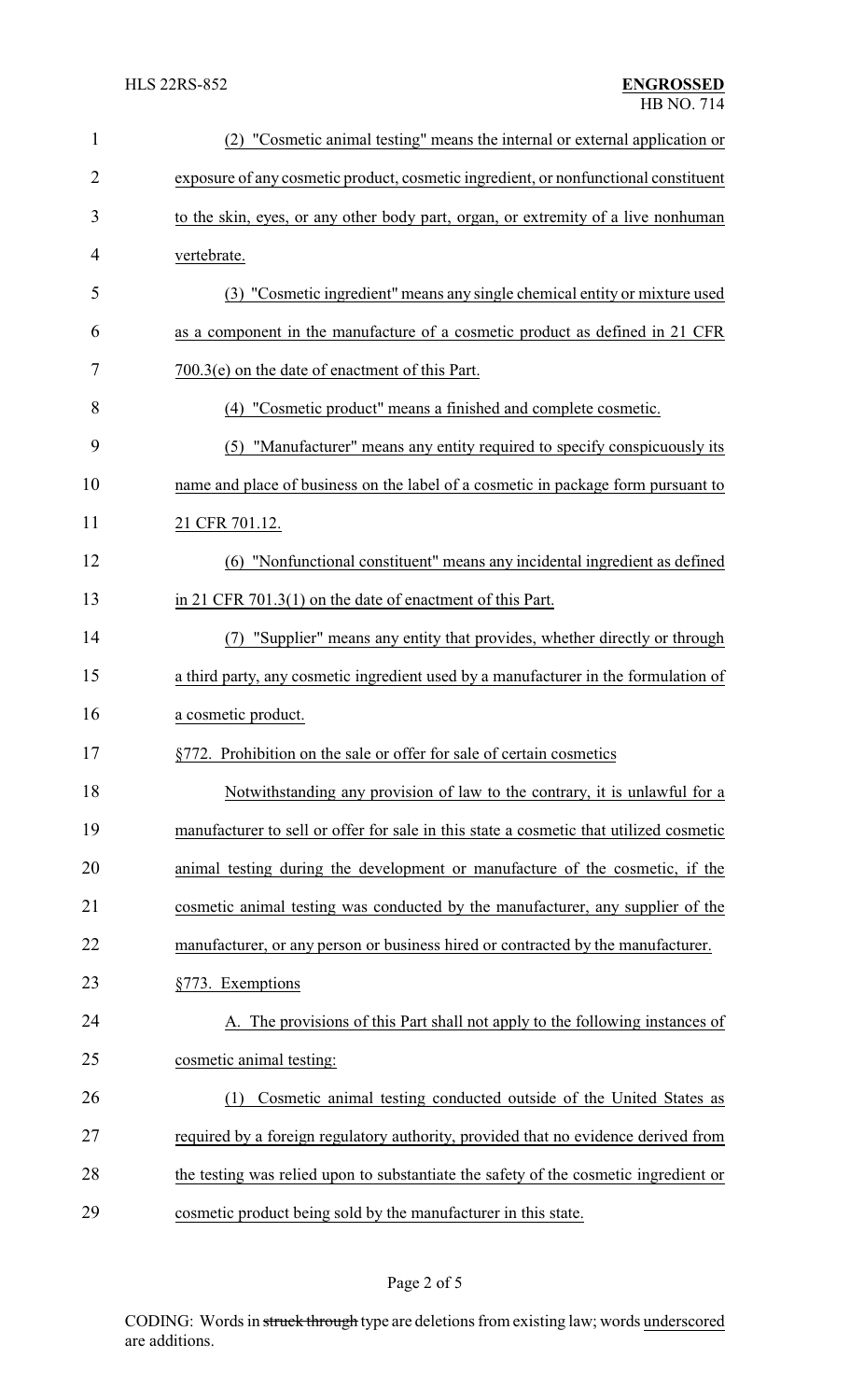| $\mathbf{1}$   | Cosmetic animal testing conducted for any cosmetic or cosmetic<br>(2)                 |
|----------------|---------------------------------------------------------------------------------------|
| $\overline{2}$ | ingredient subject to regulation under 21 USC 351 et seq.                             |
| 3              | (3) Cosmetic animal testing conducted for a cosmetic ingredient intended to           |
| 4              | be used in a product that is not a cosmetic product and conducted pursuant to a       |
| 5              | requirement of a federal, state, or foreign regulatory authority, provided that no    |
| 6              | evidence derived from the testing was relied upon to substantiate the safety of a     |
| 7              | cosmetic sold in this state by a cosmetics manufacturer, unless all of the following  |
| 8              | apply:                                                                                |
| 9              | (a) There is no nonanimal alternative method or strategy recognized by any            |
| 10             | federal or state agency or the Organisation for Economic Co-operation and             |
| 11             | Development for the relevant safety endpoints for the cosmetic ingredient or          |
| 12             | nonfunctional constituent.                                                            |
| 13             | (b) There is documented evidence of the noncosmetic intent of the test.               |
| 14             | (c) There is a history of use of the ingredient outside of cosmetics at least         |
| 15             | twelve months prior to reliance.                                                      |
| 16             | Cosmetic animal testing requested, required, or conducted by a federal<br>(4)         |
| 17             | or state regulatory authority if all of the following apply:                          |
| 18             | (a) There is no nonanimal alternative method or strategy recognized by any            |
| 19             | federal or state agency or the Organisation for Economic Co-operation and             |
| 20             | Development for the relevant safety endpoints for the cosmetic ingredient or          |
| 21             | nonfunctional constituent.                                                            |
| 22             | The cosmetic ingredient or nonfunctional constituent poses a risk of<br>(b)           |
| 23             | causing a specific substantiated human health problem and the need to conduct         |
| 24             | cosmetics animal testing is justified and supported by a detailed research protocol   |
| 25             | proposed as the basis for the evaluation of the cosmetics ingredient or nonfunctional |
| 26             | constituent.                                                                          |
| 27             | (c) The cosmetic ingredient or nonfunctional constituent is in wide use and,          |
| 28             | in the case of a cosmetic ingredient, cannot be replaced by another cosmetic          |
| 29             | ingredient capable of performing a similar function.                                  |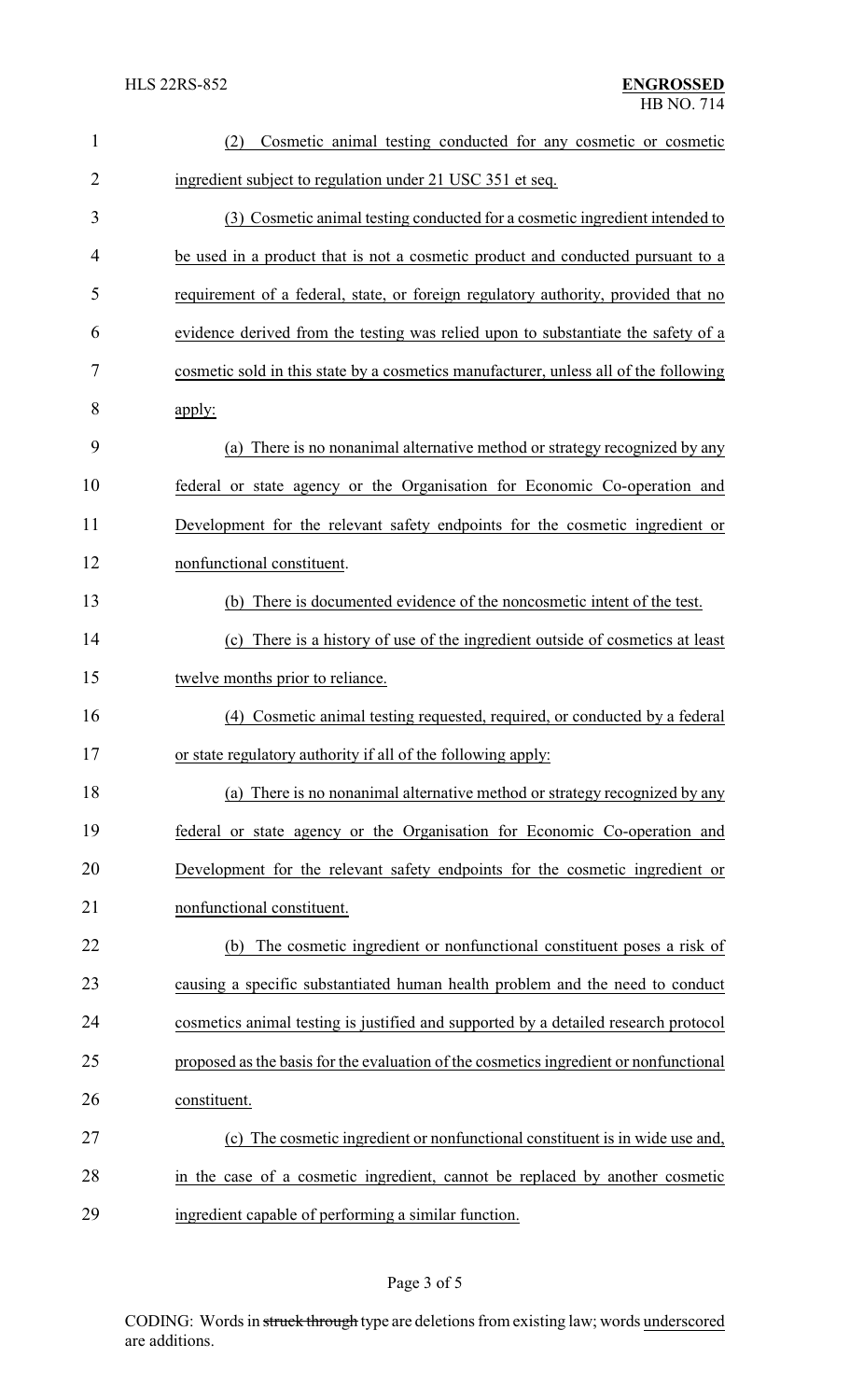| $\mathbf{1}$   | B. The provisions of this Part shall not apply to any of the following:                 |
|----------------|-----------------------------------------------------------------------------------------|
| $\overline{2}$ | (1) A cosmetic in its final form, which was tested on animals before the                |
| 3              | effective date of this Part, regardless of if the cosmetic is manufactured on or after  |
| 4              | the effective date of this Part.                                                        |
| 5              | (2) An ingredient in a cosmetic, which was tested on animals before the                 |
| 6              | effective date of this Part, even if the ingredient is manufactured on or after the     |
| 7              | effective date of this Part.                                                            |
| 8              | (3) A cosmetic manufacturer reviewing, assessing, or retaining evidence                 |
| 9              | from a cosmetic animal test.                                                            |
| 10             | §774. Political subdivisions; prohibition                                               |
| 11             | No parish or political subdivision of this state shall establish or continue any        |
| 12             | prohibition on or relating to cosmetic animal testing, as defined in this Part, that is |
| 13             | not identical to the prohibitions set forth in this Part.                               |
| 14             | §775. Penalties                                                                         |
| 15             | A manufacturer that sells or offers for sale a cosmetic in violation of this Part       |
| 16             | commits a civil violation punishable by a fine of not more than one thousand dollars    |
| 17             | for the first day of each violation and an additional fine of five hundred dollars for  |
| 18             | each day that each violation continues.                                                 |
| 19             | §776. Severability                                                                      |
| 20             | If any provision of this Part is held invalid, or if its application to any person      |
| 21             | or circumstance is held invalid, such invalidity does not affect other provisions or    |
| 22             | applications which can be given effect without the invalid provision or application.    |

## DIGEST

The digest printed below was prepared by House Legislative Services. It constitutes no part of the legislative instrument. The keyword, one-liner, abstract, and digest do not constitute part of the law or proof or indicia of legislative intent. [R.S. 1:13(B) and 24:177(E)]

| HB 714 Engrossed | 2022 Regular Session | Freiberg |
|------------------|----------------------|----------|
|------------------|----------------------|----------|

**Abstract:** Prohibits a manufacturer from selling certain animal-tested cosmetics in this state.

Proposed law defines "cosmetic animal testing", "cosmetic", "cosmetic ingredient", "cosmetic product", "manufacturer", "nonfunctional constituent", and "supplier".